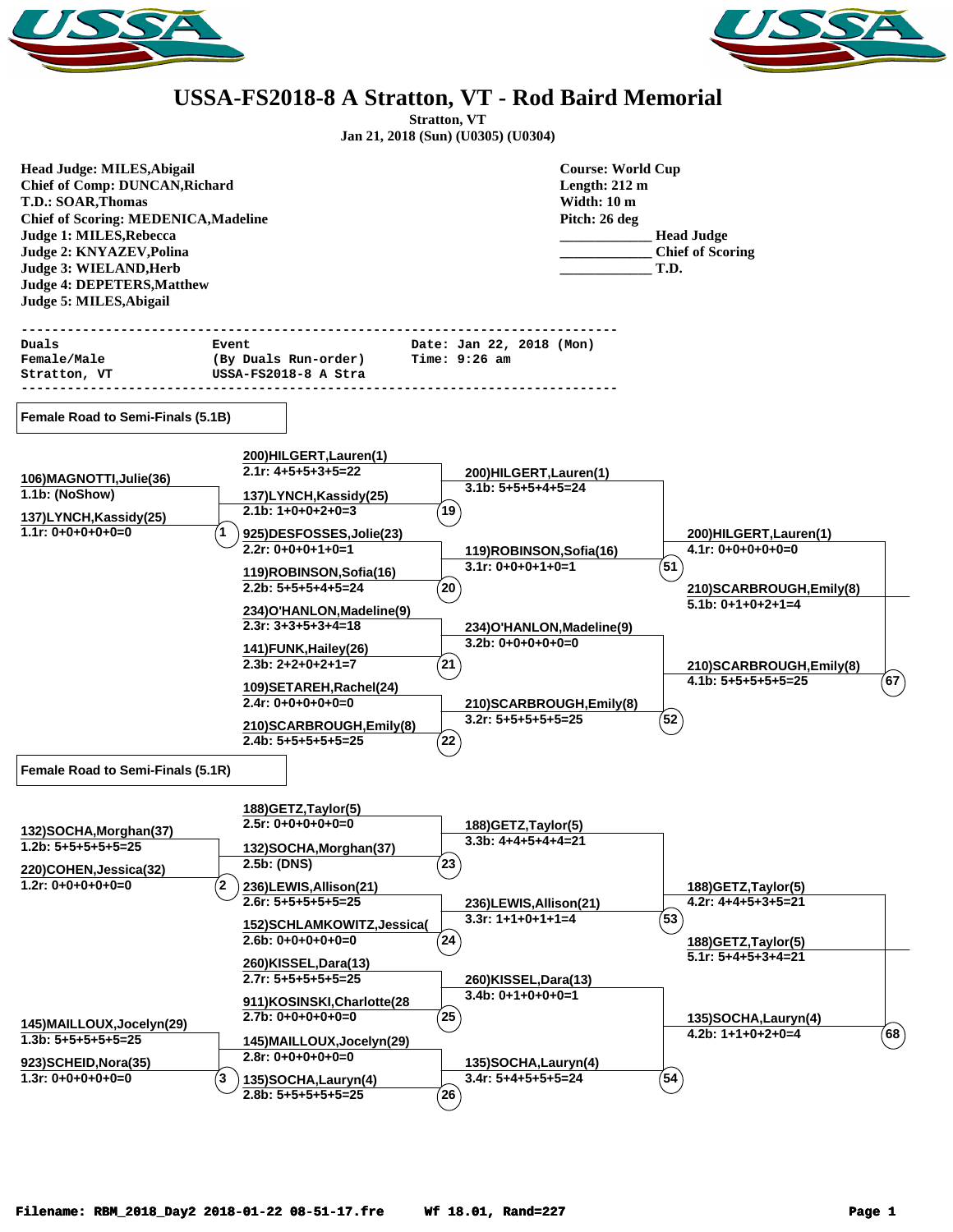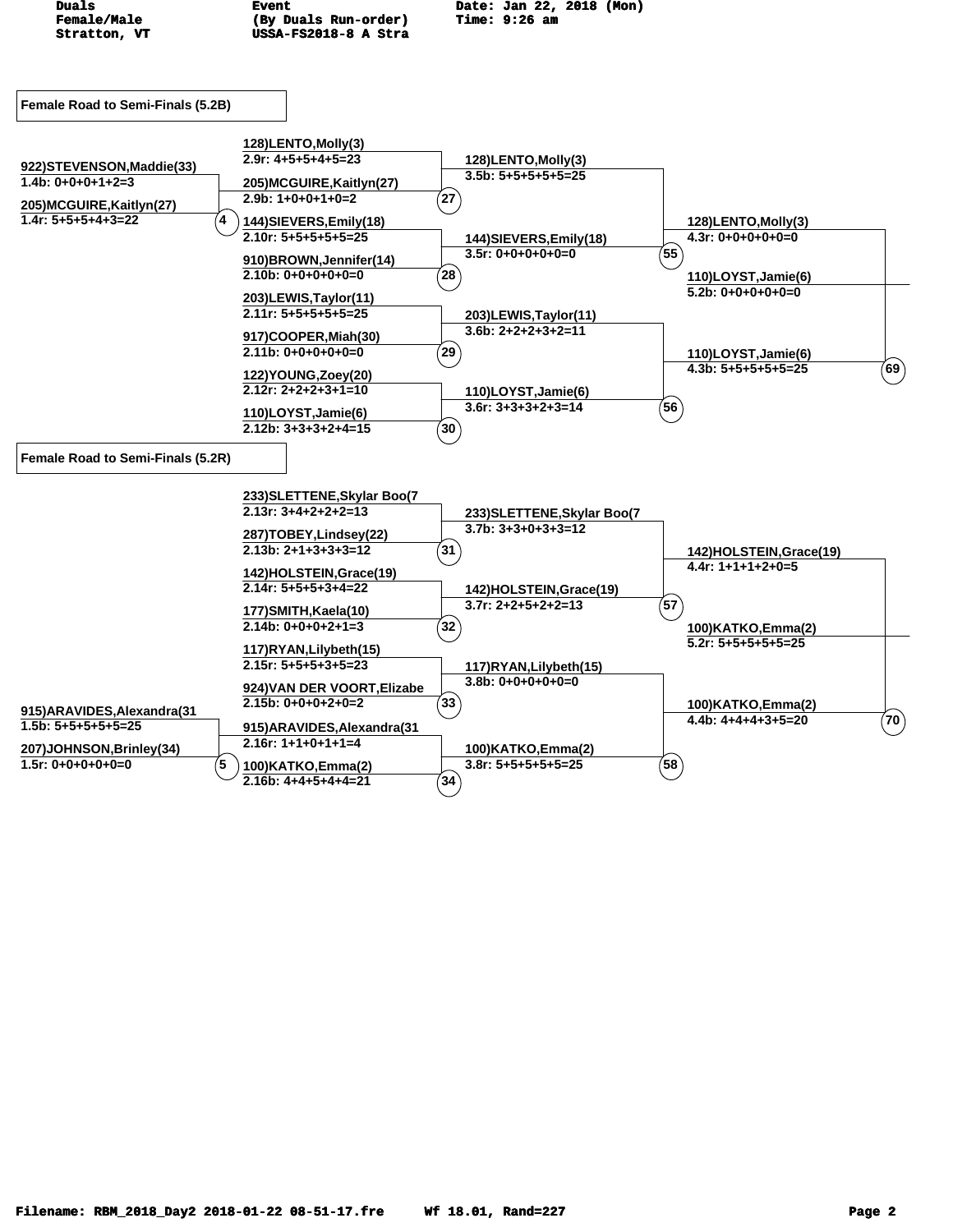![](_page_2_Figure_0.jpeg)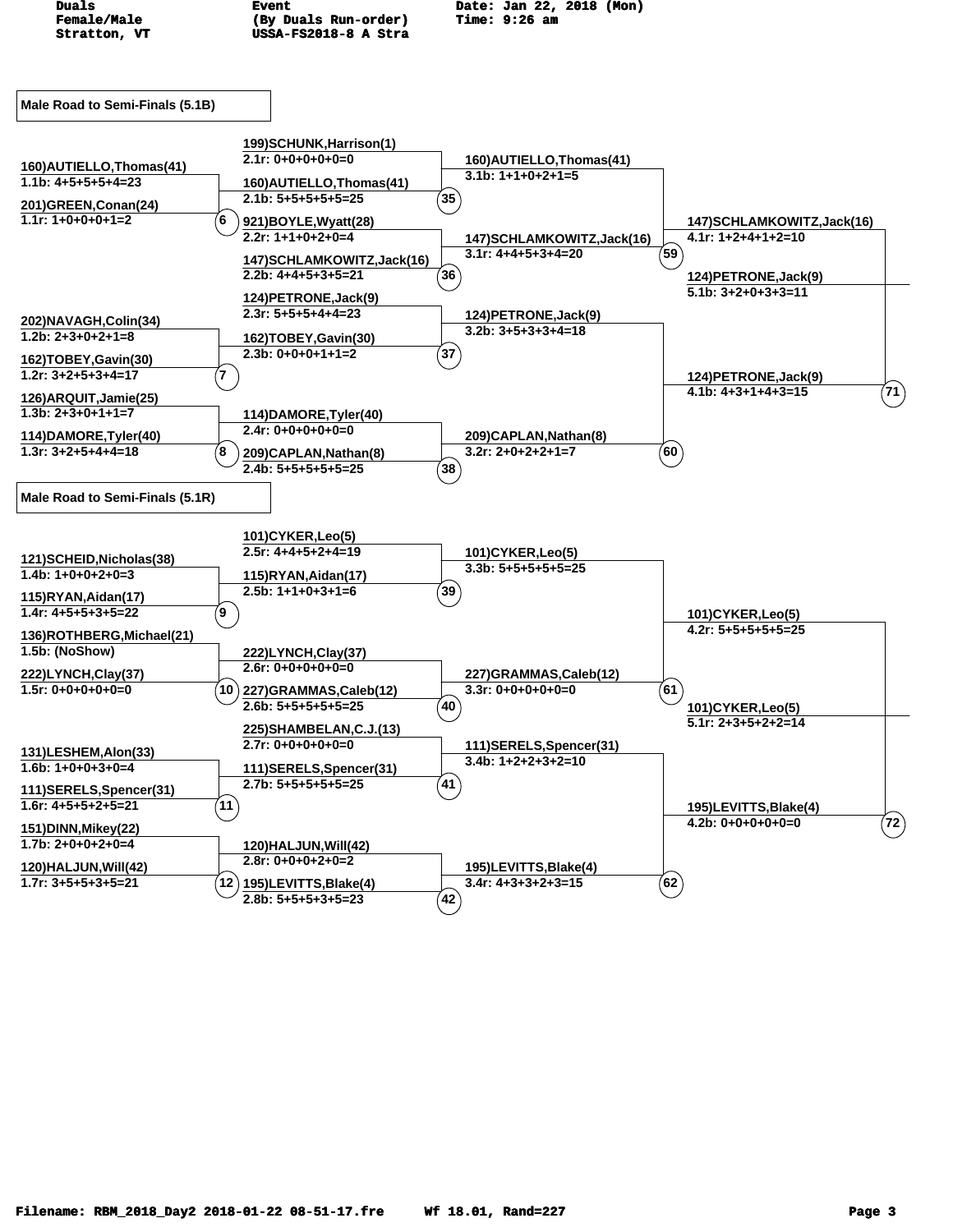![](_page_3_Figure_0.jpeg)